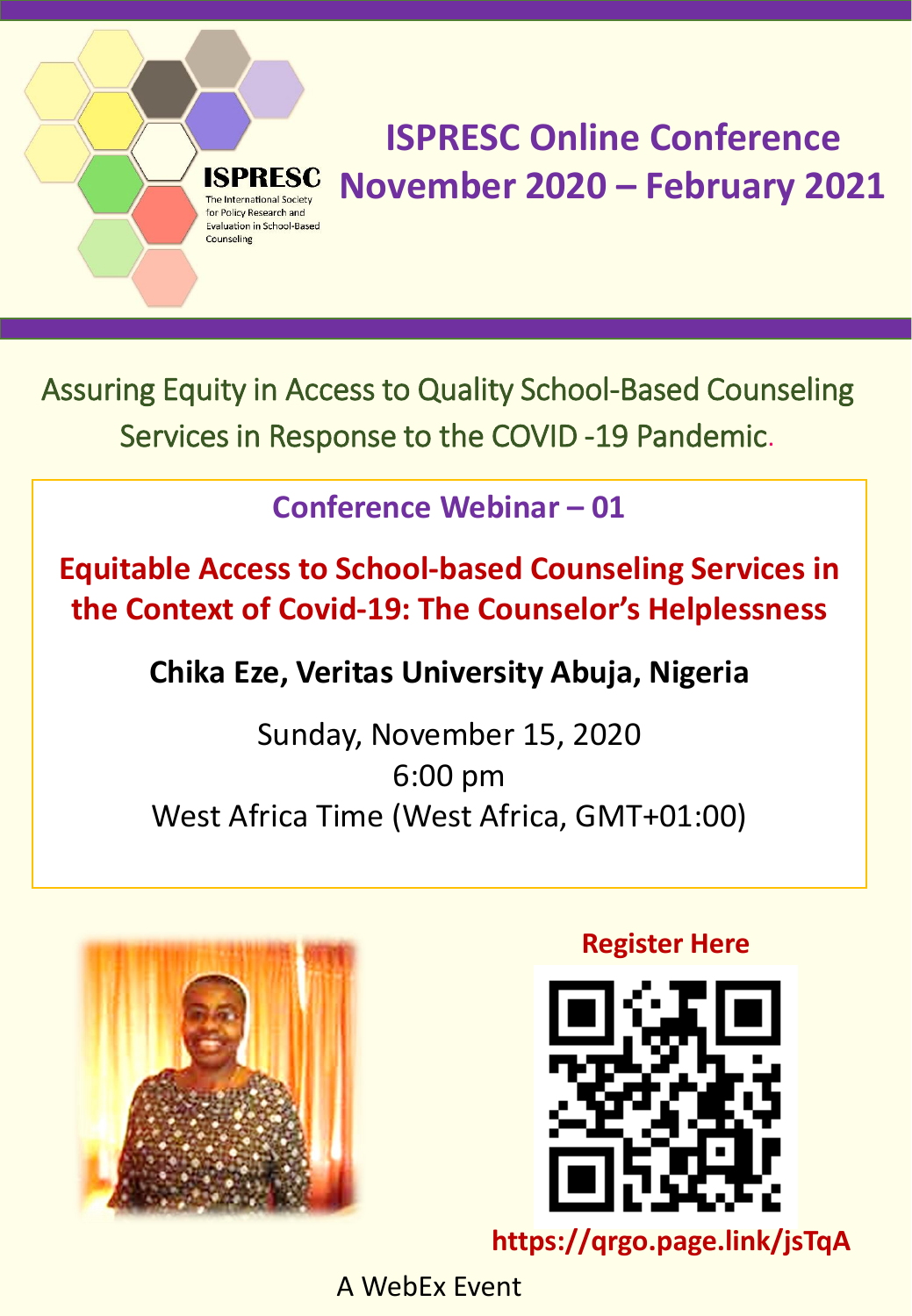Assuring Equity in Access to Quality School-Based Counseling Services in Response to the COVID -19 Pandemic.

### **Conference Webinar – 02**

**Fostering Students' Mental Health in Covid-19 Era: E- counselling, Paradigm Shift and Issues of Policy** 

### **Abel Ebiega Enokela, Ambrose Alli University, Nigeria**

### Sunday, November 29, 2020 7:00 pm West Africa Time (West Africa, UTC +01:00)



he International Society for Policy Research and **Evaluation in School-Based** 

Counseling

**Register Here** 



**https://qrgo.page.link/vXkvH**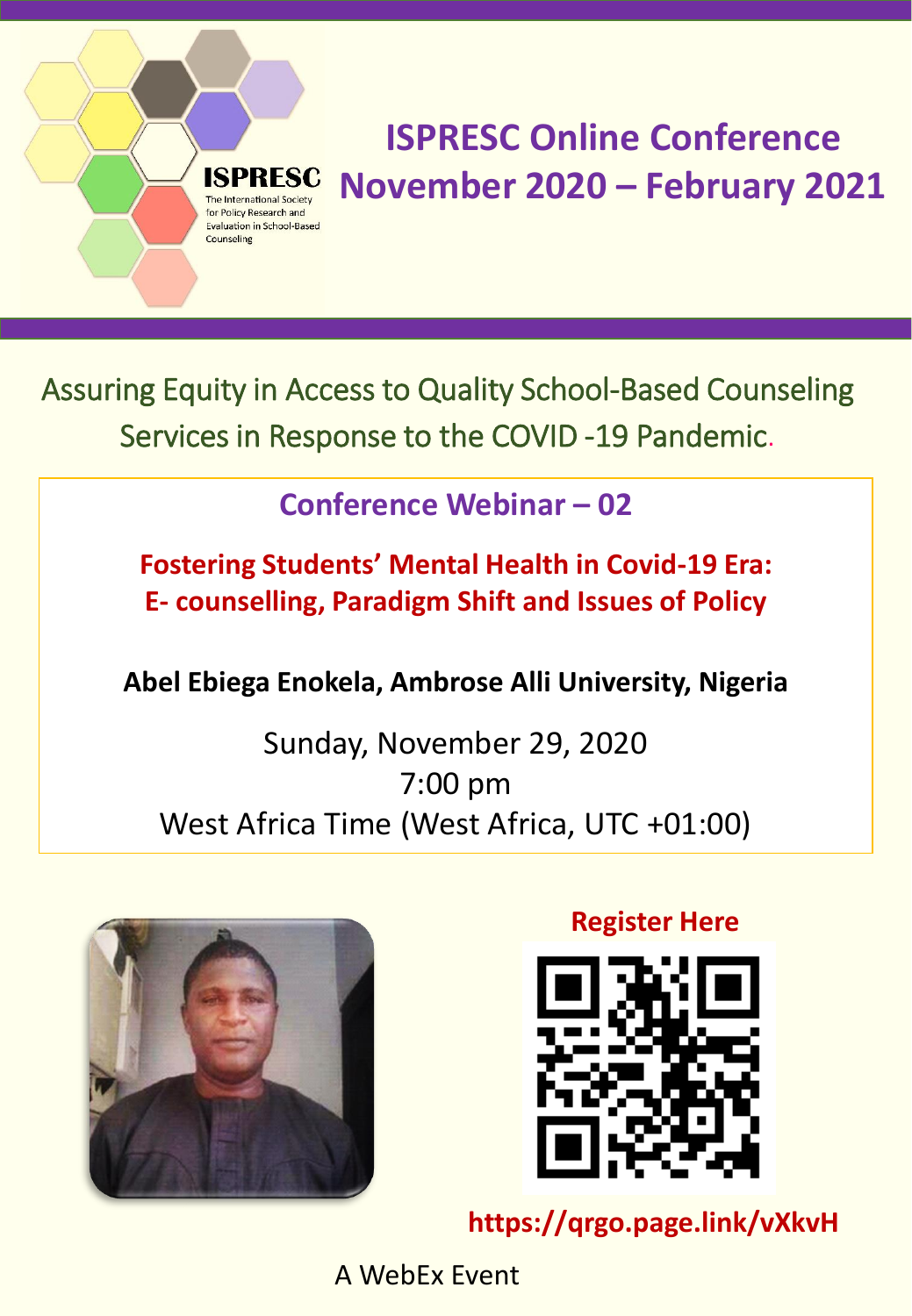Assuring Equity in Access to Quality School-Based Counseling Services in Response to the COVID -19 Pandemic.

The International Society for Policy Research and **Evaluation in School-Based** 

Counseling

### **Conference Webinar – 03**

**Equity in Access to Quality School-Based Counseling Services. Venezuelan Counselors' Experiences in the Context of the Covid 19 Pandemic**

> **George D Vera, Barry University, USA Alfonso Baretto, Ashford University USA**

Sunday, December 13, 2020 11.00 am Eastern Standard Time (New York, UTC - 05:00)





**Register Here** 



**https://qrgo.page.link/eF2to**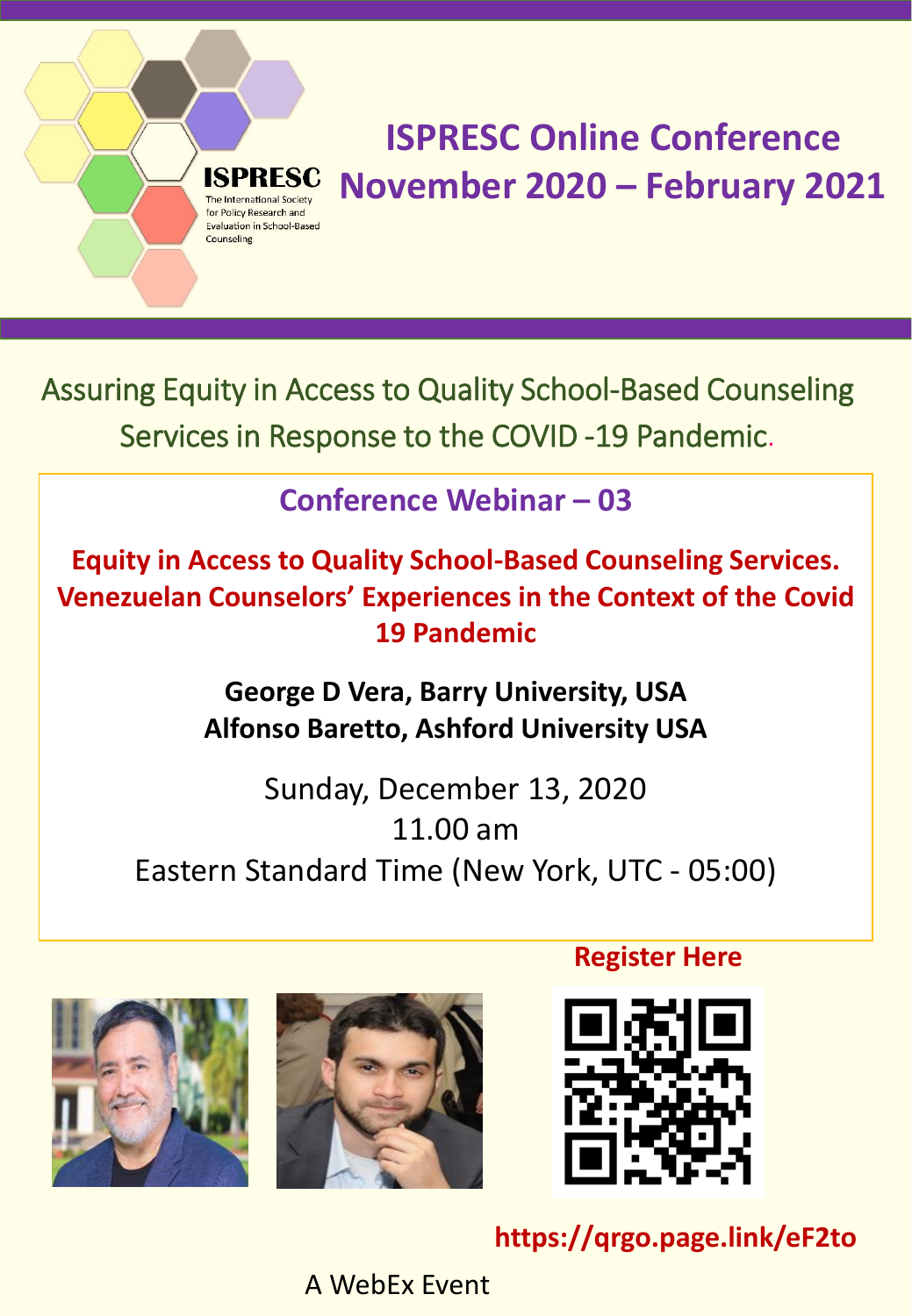Assuring Equity in Access to Quality School-Based Counseling Services in Response to the COVID -19 Pandemic.

**Conference Webinar – 04** 

**An online service for trainee counsellors in response to the COVID19 pandemic: A description of the service and participating students' experiences** 

**Florence Wu, Mantak Yuen, Queenie Lee, Matthew Chu University of Hong Kong, China**

Sunday, January 10, 2021 8.00 pm Hong Kong Standard Time (Hong Kong, UTC + 08:00)







International Society for Policy Research and **Evaluation in School-Based** 

Counseling



### **Register Here**



**https://qrgo.page.link/uH9pq**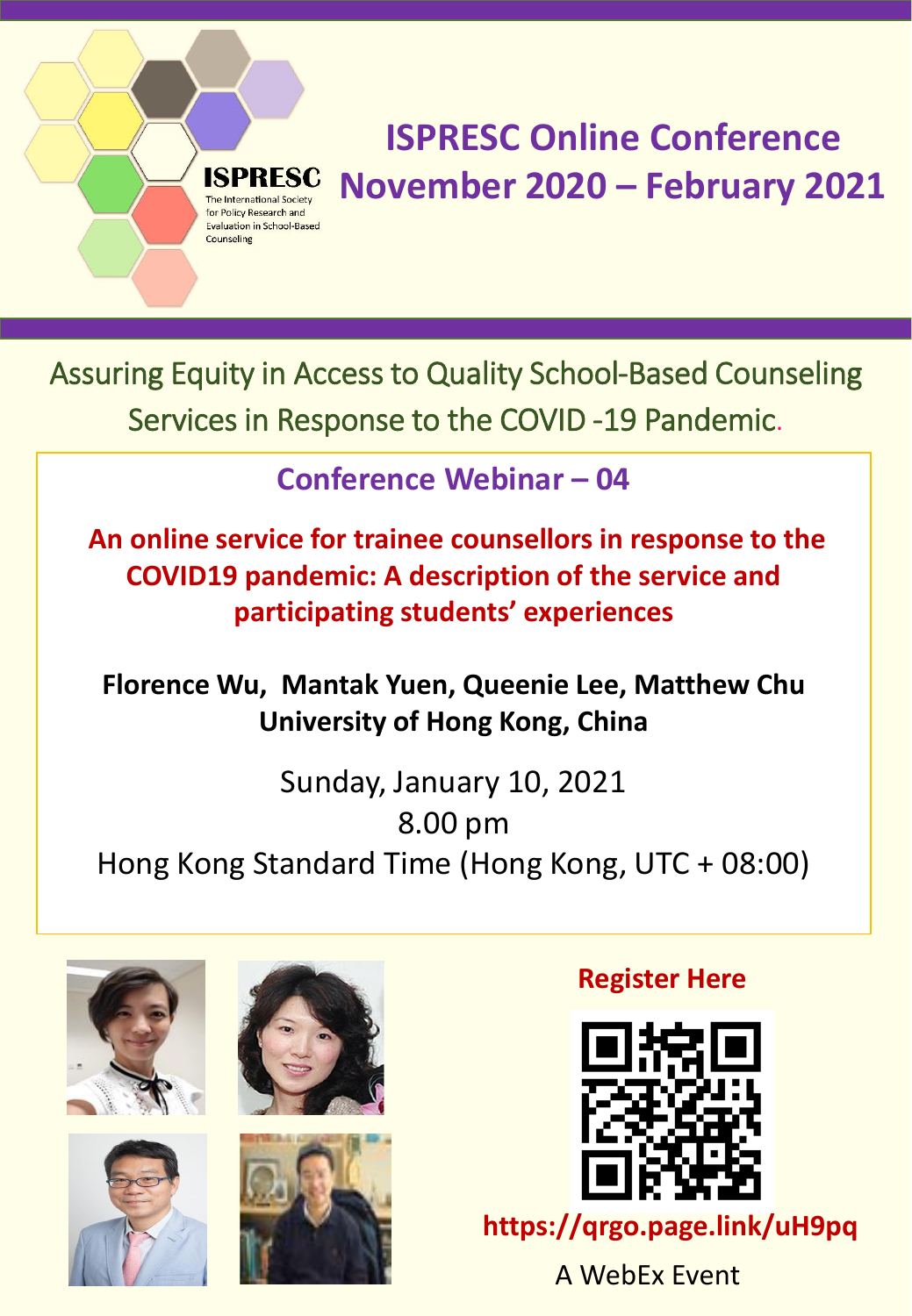Assuring Equity in Access to Quality School-Based Counseling Services in Response to the COVID -19 Pandemic.

**Iternational Society** for Policy Research and **Evaluation in School-Based** 

Counseling

**Conference Webinar – 05** 

**HKACMGM student support experiences in response to the Covid-19 Pandemic: Suggestions for policy changes** 

**Esther Ho, Joseph Tsang, Flora Yau, Joe Tsui, Brian Lee & Mantak Yuen University of Hong Kong, China**

Sunday, January 24, 2021 8.00 pm Hong Kong Standard Time (Hong Kong, UTC + 08:00)

#### **Register Here**



**https://qrgo.page.link/ADwfJ**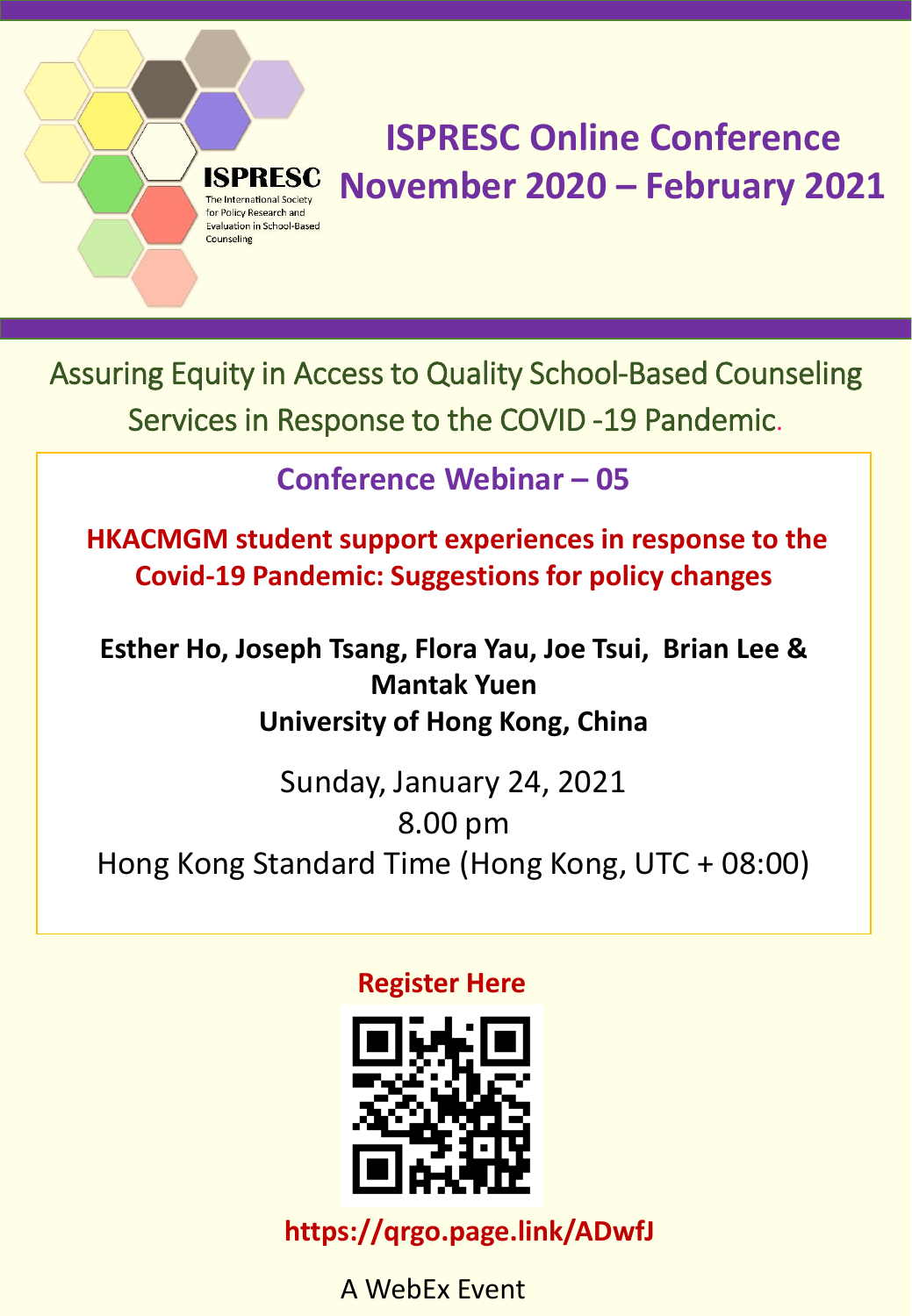Assuring Equity in Access to Quality School-Based Counseling Services in Response to the COVID -19 Pandemic.

nternational Society for Policy Research and **Evaluation in School-Based** 

Counseling

**Conference Webinar – 06** 

**The major benefits of E- Counselling as a technique for School-Based counselling to curb the spread of Covid-19** 

**Caroline Aduke Tolorunleke & Joseph Kunle Akande College of Education, Abuja, Nigeria**

Sunday, February 07, 2021 6.00 PM West Africa Time(West Africa, UTC + 01:00)

**Register Here** 



**https://qrgo.page.link/7ji7M**